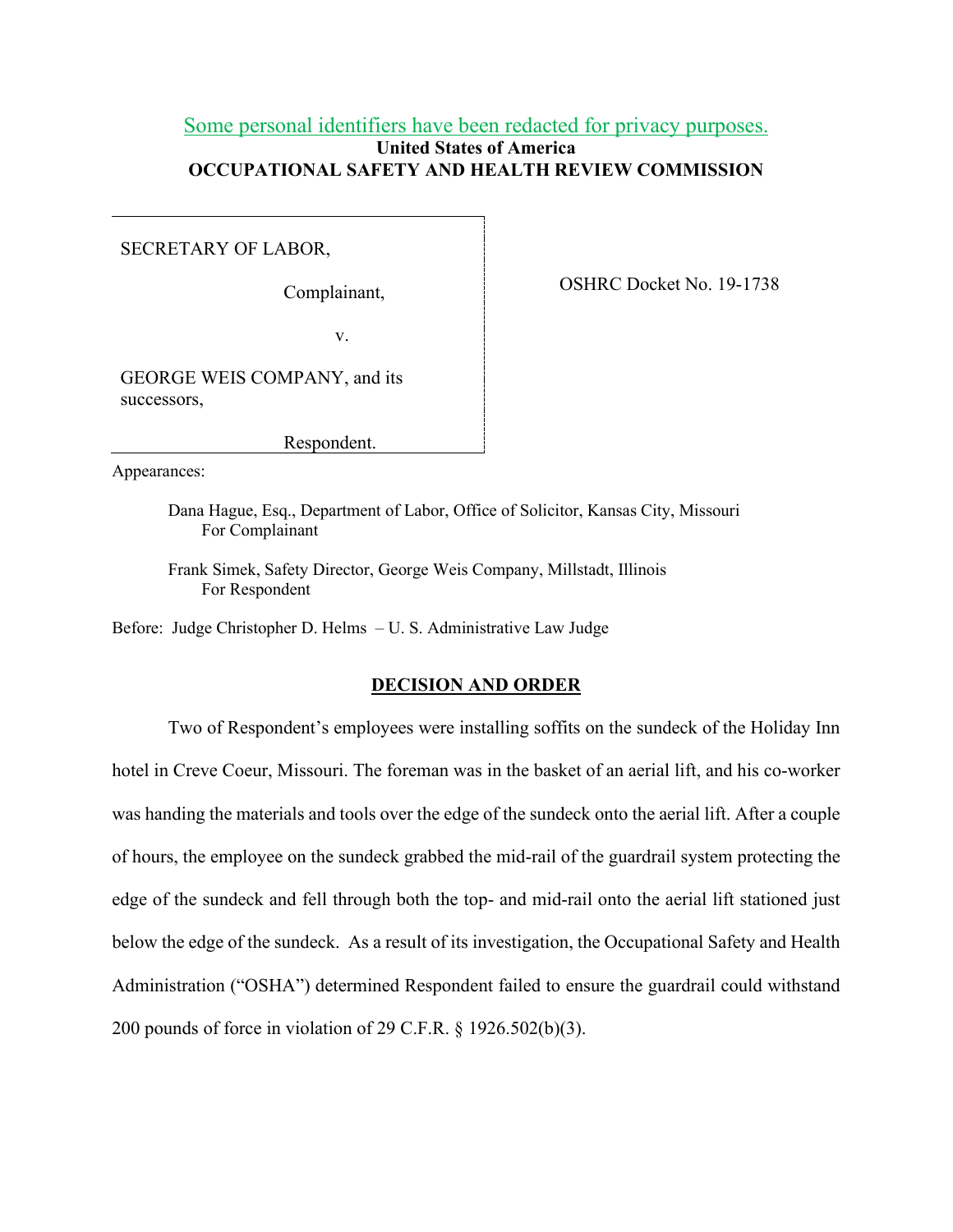Complainant contends the proof of this violation is fairly simple: a 200-pound man placed his weight on the mid-rail of a wire-rope guardrail system, which collapsed and caused the man to tumble over the edge. Complainant asserts these facts, coupled with its claim that Respondent was obligated to ensure the guardrail met the capacity requirement through a proper inspection, were sufficient to establish its *prima facie* case. Respondent, on the other hand, contends the Citation and Notification of Penalty should be vacated because: (1) Complainant failed to cite the proper standard, (2) the employee likely applied more than 200 pounds of force to the mid-rail, and (3) its employees performed adequate testing of the guardrail before work began. While the Court agrees with the result urged by Respondent, it does so for slightly different reasons. As discussed further below, the Court finds Complainant failed to produce competent proof the terms of the standard were violated. As such, the Citation and its associated penalty will be vacated.

### **I. PROCEDURAL HISTORY**

 As noted above, this case commenced with one of Respondent's employees falling off the edge of a sundeck at a hotel under construction. Complainant was notified of the accident and sent Compliance Safety and Health Officer ("CSHO") Robert Robles to conduct an inspection approximately ten days later. While at the worksite, CSHO Robles interviewed representatives of the general contractor and Respondent. CSHO Robles also interviewed the injured employee, who was still in rehabilitation at the hospital as a result of the injuries he suffered.

Based on his inspection, CSHO Robles recommended, and Complainant issued, a two-item Citation and Notification of Penalty. Respondent timely filed its Notice of Contest. Upon filing the Complaint, Complainant stated, "Complainant hereby amends the Citation to delete Citation 1, Item 1 in its entirety. Citation 1, Item 2 remains as originally issued." *See* Complaint at 2. Thus,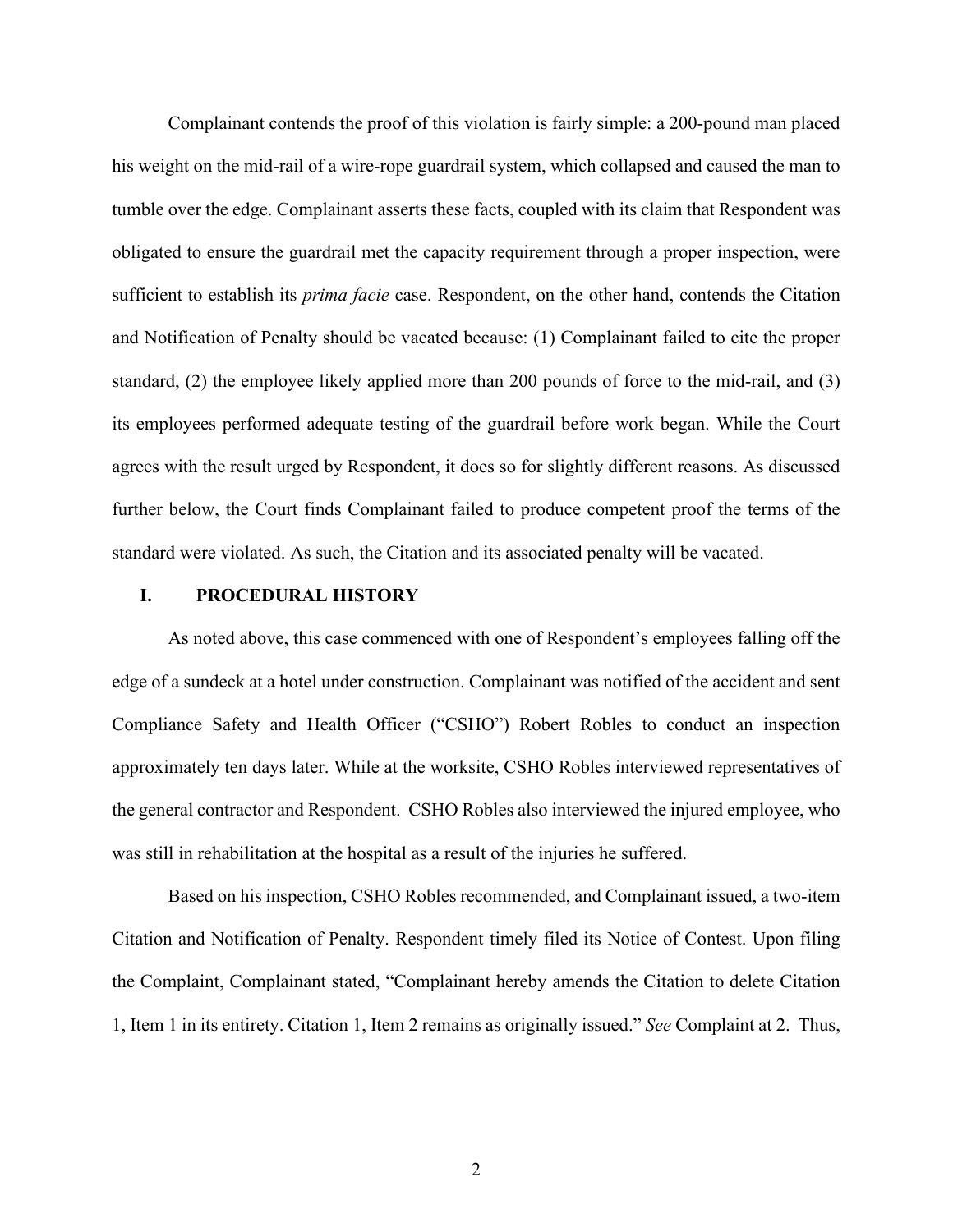the only remaining item before the Court is a one-item, serious Citation, in which Complainant alleges a violation of 29 C.F.R. § 1926.502(b)(3) and proposes a penalty of \$6,630.

A trial was held on October 29, 2020 via WebEx. The following individuals testified: (1) [redacted], an employee of Respondent; (2) CSHO Robert Robles; (3) William McDonald, area director for the St. Louis OSHA Area Office; (4) Barry Schuhardt, crew foreman for Respondent; and (5) Frank Simek, Respondent's Safety Director and Project Manager. After the trial concluded, both parties timely filed post-trial briefs, which were considered by the Court in reaching its decision.

### **II. STIPULATIONS AND JURISDICTION**

The parties stipulated to numerous matters, including the jurisdiction of this Court over both the proceedings and the parties before it. *See* Joint Stipulation Statement at ¶¶ 1, 2. The parties submitted the Joint Stipulation Statement to the Court prior to the trial in this matter and read the stipulations into the record. (Tr. 10-13). Rather than reproduce all 27 individual stipulations, the Court shall incorporate by reference the Joint Stipulations filed on October 15, 2020.

#### **III. FACTUAL BACKGROUND**

Respondent is a family-owned company that specializes in drywall, ceilings, and plaster. On August 5, 2019, the date of the incident leading to this case, Respondent had a two-person crew installing soffits underneath a sun deck. (Stip. No. 9). The sun deck was part of a larger hotel construction project in Creve Coeur, Missouri, which was overseen by C. Rallo Contracting Company, Inc., the general contractor. (Stip. Nos. 5, 6). Respondent worked as a subcontractor on the project for over two years by the time this incident occurred. (Stip. No. 7).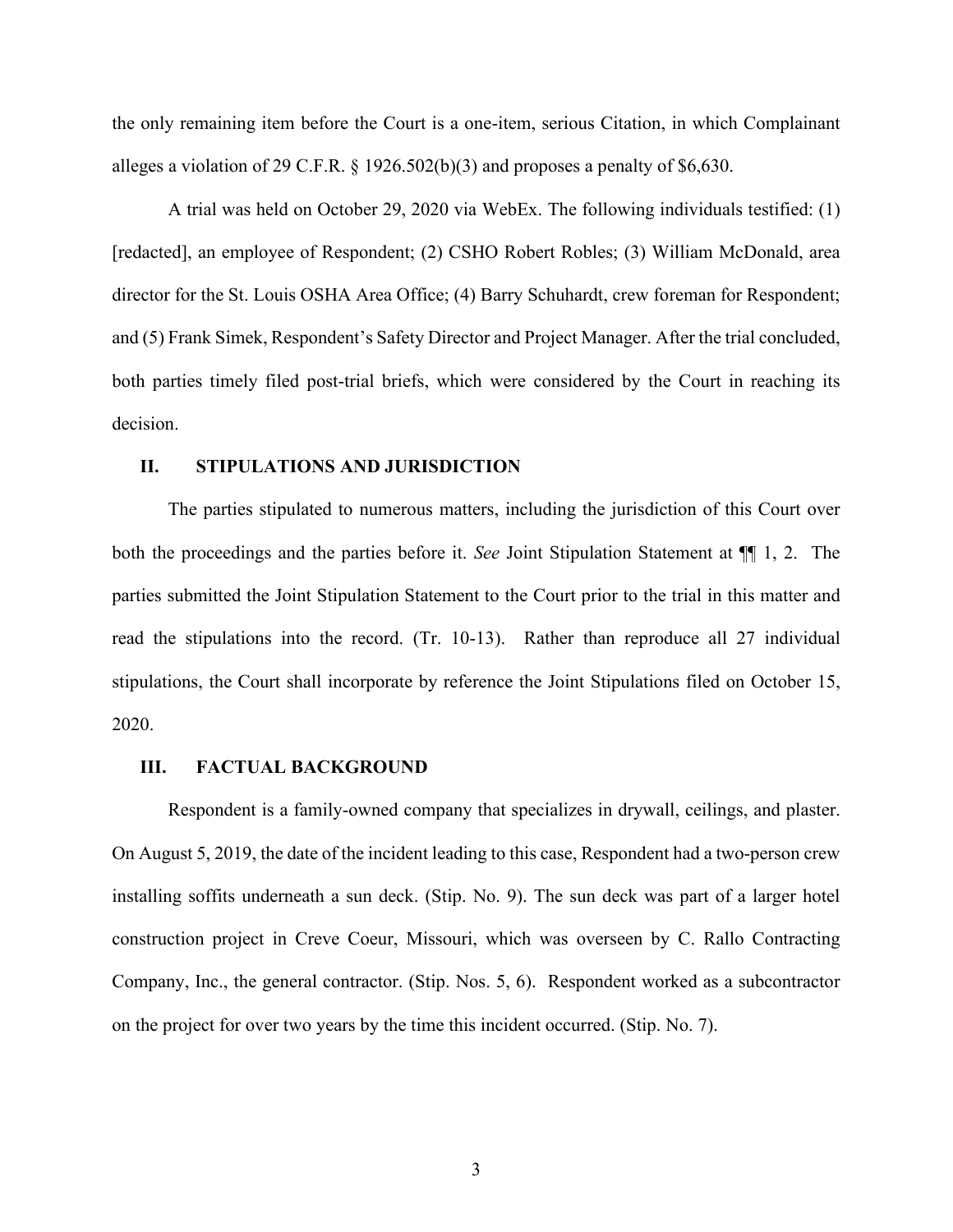Respondent's crew included Barry Schuhardt, the foreman, and [redacted], his subordinate. (Stip. No. 8). Schuhardt installed the soffits from the bucket of an aerial lift, which was located just below the sun deck. (Stip. Nos. 9, 13). [redacted] sat on his knees next to the edge of the sun deck, just inside the wire rope guardrails, and handed materials to Schuhardt. (Stip. No. 14). At some point during this process, [redacted] needed to get up. [redacted] testified he grabbed the mid-rail and pushed down in order to support himself. (Tr. 36-37). While the rail felt solid when he first grabbed it, [redacted] said the rail gave way as he placed his weight on it. (Tr. 38). As the rail gave way, [redacted] fell headfirst through both the mid- and top-rail onto Schuhardt's aerial lift. (Stip. Nos. 15, 16; Tr. 37-38). [redacted] suffered serious injuries, which, as of the date of the hearing, have prevented him from returning to work. (Tr. 25). Subsequent inspection of the guardrails where [redacted] fell showed the c-clamps, which allow the wire ropes to loop around the stanchions and clamp back on themselves, had not been adequately tightened. (Tr. 66-67, 96; Ex. C-5 at 9-16). According to CSHO Robles, a contractor removed the guardrails from the sun deck in order to deliver materials and apparently failed to reset the c-clamps properly. (Tr. 65-66).

Both Schuhardt and [redacted] testified they visually and physically examined the top rail and determined it was safe. (Tr. 52-53, 150-51; *see also* Ex. R-1). [redacted] stated he grabbed and shook the rail, and there were no visible sags in the cable. (Tr. 39, 53). Schuhardt testified he and [redacted] walked the perimeter, "grabbed the cables", and "pull[ed] on them". (Tr. 149, 151). Though, Schuhardt said he did not "remember messing with the mid-rail." (Tr. 148). Their testimony contrasts with the statements they purportedly gave to CSHO Robles, who testified neither Schuhardt nor [redacted] said they had performed a physical examination of the guardrail. (Tr. 85). According to Robles, he asked how Schuhardt performed his inspection, and Schuhardt said he had visually inspected the guardrail; however, Schuhardt did not inform him of any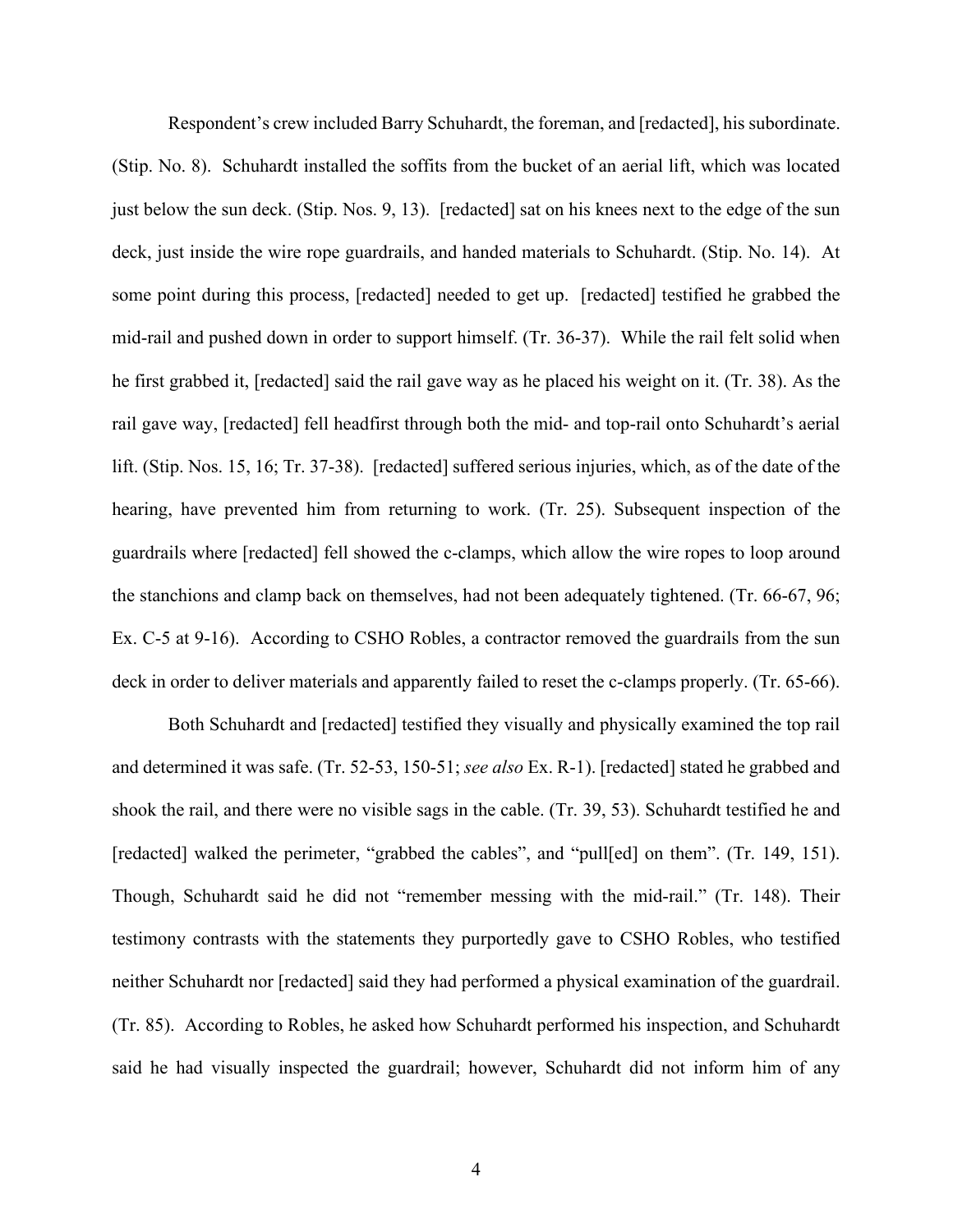physical testing performed on it. (Tr. 85-86). CSHO Robles also testified there was no evidence the railing had been reinspected by the General Contractor, C. Rallo Contracting Company, Inc., since it had been removed to accommodate a delivery of materials. (Tr. 73). Moreover, documentary evidence demonstrates Respondent did not reinspect the guardrails once they were reinstalled, as Schuhardt was ultimately disciplined for failing to perform a proper inspection. (Ex.  $C-14$ ).

 In response to the accident, OSHA initiated an inspection, which took place ten days after [redacted] fell through the guardrail. (Tr. 61-62). During his inspection, CSHO Robles interviewed Frank Simek, Schuhardt, and [redacted], who was rehabbing from his injuries. Due to the amount of time that had passed since the incident, CSHO Robles was not able to observe the guardrail in the condition it was in at the time of the accident, though he was able to observe the sun deck and the rail at least as it appeared prior to the accident. (Tr. 62-63). Based on his interviews and observations, CSHO Robles recommended, and Complainant issued, the following Citation and Notification of Penalty, which alleges Respondent violated 29 C.F.R. § 1926.502(b)(3) when it failed to ensure the guardrail could withstand a force of at least 200 pounds.

### **IV. BURDEN OF PROOF AND LAW APPLICABLE TO 5(a)(2) VIOLATION**

To establish a *prima facie* violation of a specific standard promulgated under section 5(a)(2) of the Occupational Safety and Health Act of 1970, 29 U.S.C. § 651, *et seq*. ("Act"), the Secretary must prove by a preponderance of the evidence that: (1) the standard applies to the cited condition; (2) the terms of the standard were violated; (3) one or more of the employer's employees had access to the cited conditions; and (4) the employer knew, or with the exercise of reasonable diligence could have known, of the violative conditions. *Ormet Corporation*, 14 BNA OSHC 2134 (No. 85-0531, 1991).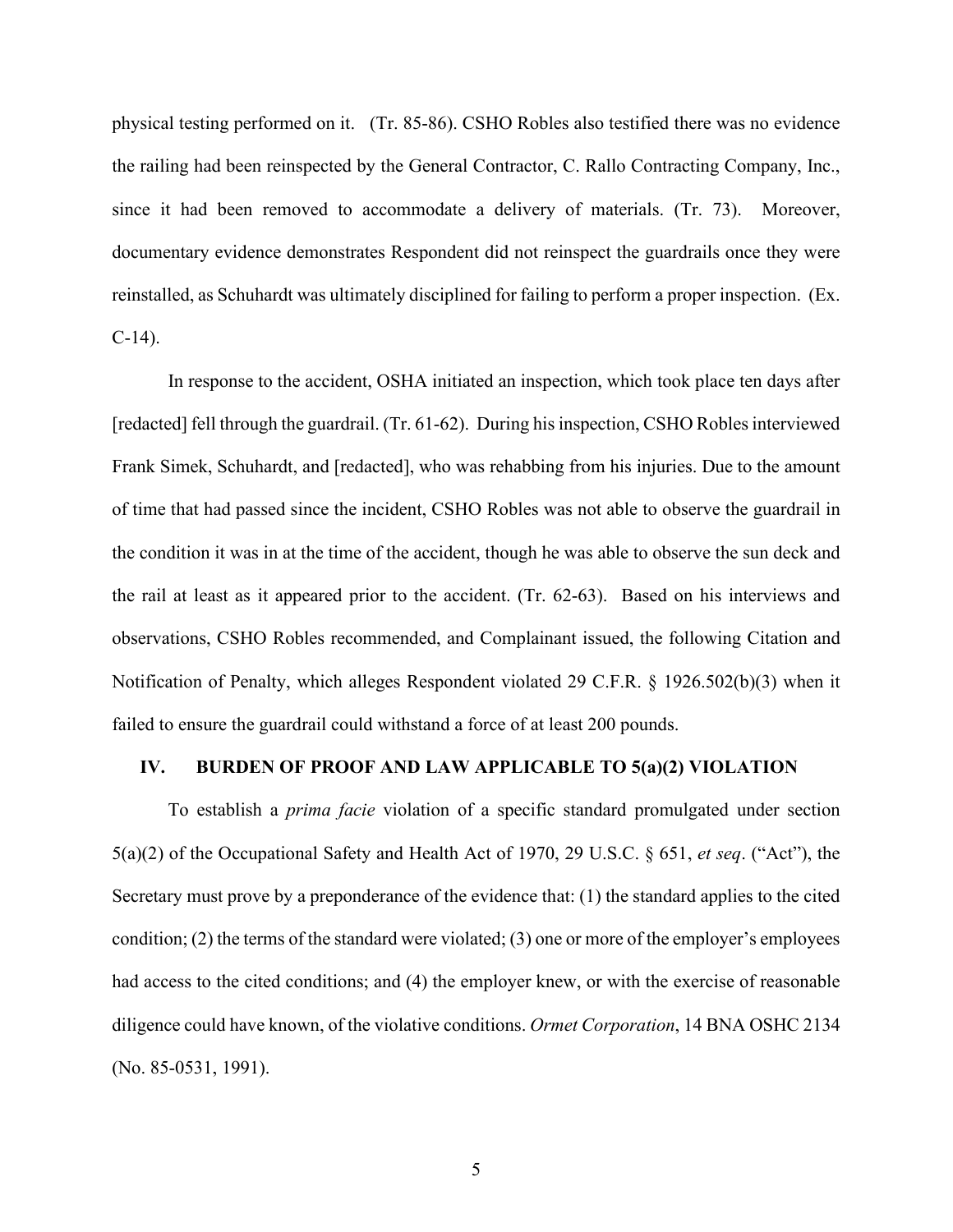The Secretary must establish his *prima facie* case by preponderance of the evidence. *See* 

*Hartford Roofing Co*., 17 BNA OSHC 1361 (No. 92-3855, 1995).

"Preponderance of the evidence" has been defined as:

The greater weight of the evidence, not necessarily established by the greater number of witnesses testifying to a fact but by evidence that has the most convincing force; superior evidentiary weight that, though not sufficient to free the mind wholly from all reasonable doubt, is still sufficient to incline a fair and impartial mind to one side of the issue rather than the other.

Black's Law Dictionary, "Preponderance of the Evidence" (10th ed. 2014).

# **V. ANALYSIS**

# **A. Citation 1, Item 2**

Complainant alleged a serious violation of the Act in Citation 1, Item 2 as follows:

29 CFR 1926.502(b)(3): Guardrail systems were not capable of withstanding, without failure, a force of at least 200 pounds (890 N) applied within 2 inches (5.1) cm) of the top edge, in any outward or downward direction, at any point along the top edge:

JOB SITE: 1030 Woodcrest Terrace, Creve Coeur, MO, 63141, on or about 8/5/2019, the employer failed to ensure the guardrail systems were capable of withstanding, without failure, a force of at least 200 pounds (890 N) applied within 2 inches (5.1 cm) of the top edge, in any outward or downward direction, at any point along the top edge. The workers were exposed to a fall hazard.

*See* Citation and Notification of Penalty at 7.

# **1. The Standard Applied**

According to 29 C.F.R. § 1926.500(a), "This subpart sets forth requirements and criteria

for fall protection in construction workplaces covered under 29 CFR part 1926."[1](#page-5-0) Respondent was

clearly engaged in construction work at the time of the accident and, based on the measurements

taken by CSHO Robles, the sun deck was more than 6 feet above the ground. Thus, not only is

<span id="page-5-0"></span><sup>1.</sup> There is an exception to this rule for making inspections and assessments "prior to the actual start of construction work or after all construction work has been completed." 29 C.F.R. § 1926.501(a)(1). Respondent has not argued the fall protection standard as a whole does not apply, nor do the facts of this case support application of the exception. Work had been ongoing at the hotel for a long time at this point, and there was no indication it had been completed.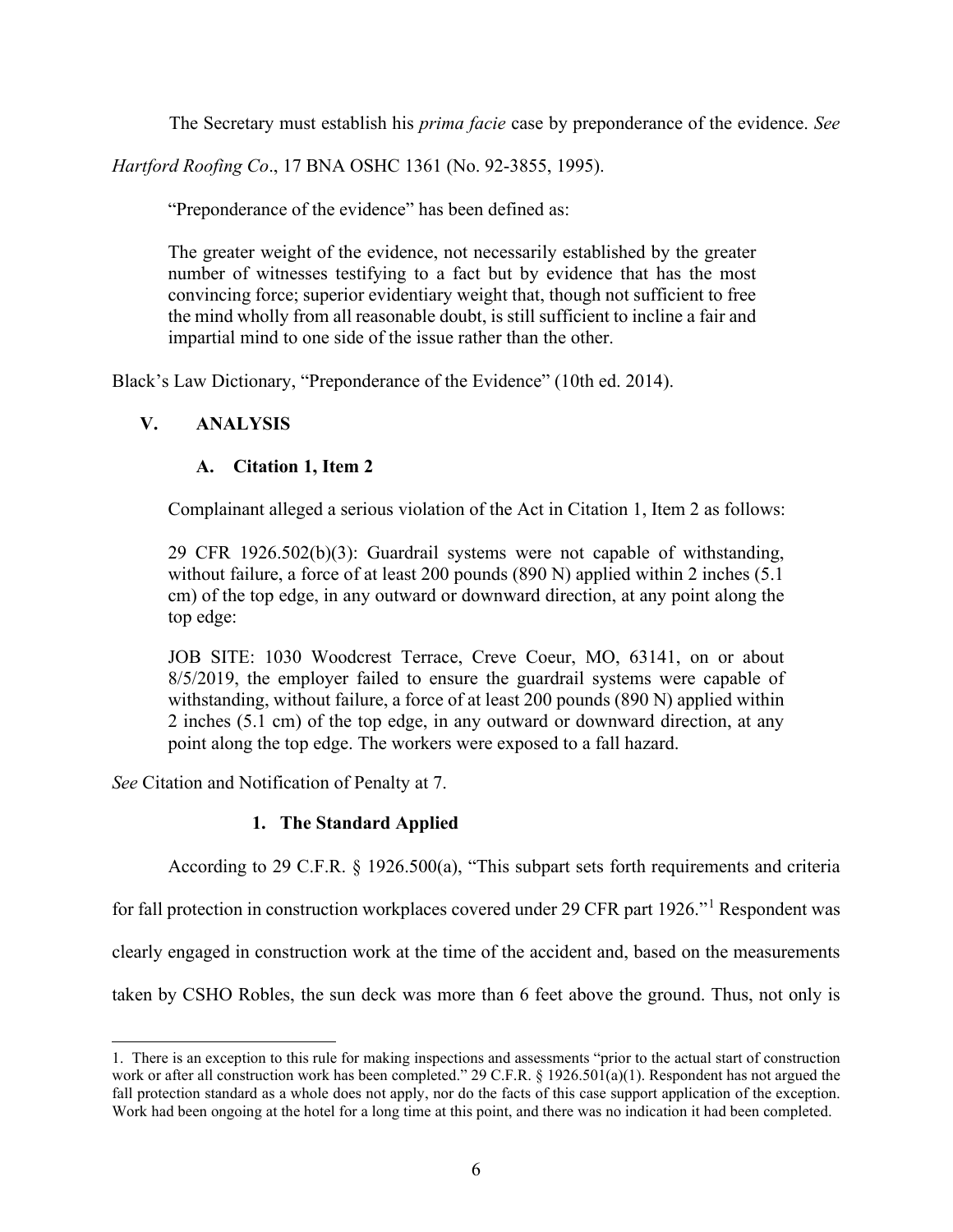Respondent generally covered by the construction standards under part 1926, but it also had an obligation to protect its employees "from falling by the use of guardrail systems, safety net systems, or personal fall arrest systems." *See* 29 C.F.R. § 1926.501(b)(1). That obligation is, in turn, governed by § 1926.502, which provides the criteria for fall protection systems. *See id.*  § 1926.501(a)(1). Because Respondent was obligated to have fall protection, it was likewise obligated to ensure its compliance with § 1926.502.

Respondent asserts  $\S$  1926.502(b)(3) is not the appropriate standard because [redacted] grabbed the mid-rail to support himself, and the mid-rail's requirements are governed by § 1926.502(b)(5). While this argument has appeal when viewed in isolation, it also disregards how [redacted] fell. When [redacted] fell, both the mid-rail and top-rail collapsed. Though [redacted] could not testify as to how, exactly, he fell, it stands to reason [redacted] fell into the top-rail as he fell over the edge. Because both rails failed, the standards governing the requirements for each rail are at issue. Further, irrespective of which rail [redacted] grabbed, the minimum capacity requirements for either rail are applicable to a workplace and employer engaged in work requiring the use of fall protection, such as guardrails. Thus, the Court finds the standard applies.

#### **2. Respondent Knew or Could Have Known of the Hazardous Condition**

To prove this element, Complainant must show Respondent knew or, with the exercise of reasonable diligence, could have known of the violation. *Dun-Par Engineered Form Co.*, 12 BNA OSHC 1962, 1965 (No. 82-928, 1986). The key is whether Respondent was aware of the conditions constituting a violation, not whether it understood the conditions violated the Act. *Phoenix Roofing, Inc.*, 17 BNA OSHC 1076, 1079–80 (No. 90-2148, 1995). Complainant can prove knowledge of an employer through the knowledge, actual or constructive, of its supervisory employees. *Dover Elevator Co.*, 16 BNA OSHC 1281, 1286 (No. 91-862, 1993).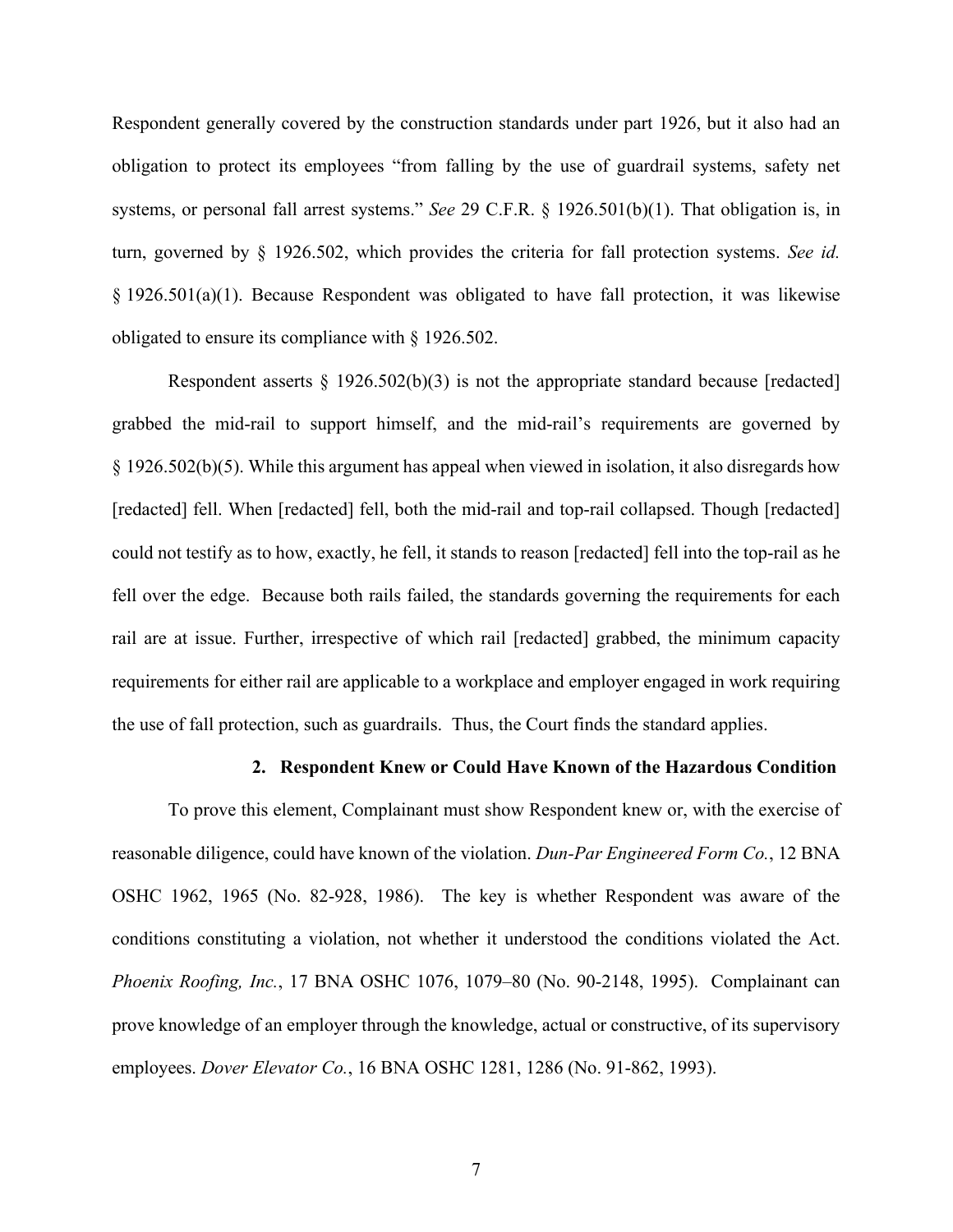Complainant contends it proved Respondent had constructive knowledge of the condition because the evidence shows Respondent failed to perform an adequate inspection of the guardrail prior to working adjacent to it. In support of its claim, Complainant introduced testimony from CSHO Robles, who interviewed [redacted] and Schuhardt after the inspection. According to CSHO Robles, he asked [redacted] and Schuhardt how they inspected the guardrail, to which they responded they had done a visual examination. (Tr. 85, 102). Respondent argues it had no reason to know the guardrail was noncompliant because both [redacted] and Schuhardt testified they performed visual and physical examinations on the guardrail, including grabbing, pushing, and pulling on the top rail. Ultimately, the Court credits the testimony of CSHO Robles, as well as other documentary evidence, over the testimony of [redacted] and Schuhardt and finds Respondent could have known of a violative condition with the exercise of reasonable diligence.<sup>[2](#page-7-0)</sup>

"[A]n employer has a general obligation to inspect its workplace for hazards." *Hamilton Fixture*, 16 BNA OSHC 1073, 1993 WL 127949 at \*16 (No. 88-1720, 1993) (citing *Automatic Sprinkler Corp. of America*, 8 BNA OSHC 1384, 1387 (No. 76-5089, 1980)). The scope of that obligation "requires a *careful and critical examination* and is not satisfied by a mere opportunity to view equipment." *Austin Comm. v. OSHRC*, 610 F.2d 200, 202 (5th Cir. 1979) (emphasis added). Some factors to assess whether an employer has exercised reasonable diligence include an employer's "obligation to inspect the work area, to anticipate hazards to which employees may

<span id="page-7-0"></span><sup>2.</sup> The Court would like to make a quick note about its conclusion. Although the Court ultimately finds Complainant failed to prove a violation of the standard because it did not proffer competent evidence on the topic of whether the terms of the standard were violated, the Court nonetheless wishes to address the question of knowledge for a couple of reasons. First, while Respondent failed to perform an adequate inspection, such is not persuasive evidence the cited standard has been violated. Second, while the Court recognizes a violative condition is a prerequisite for finding Respondent should have been aware of it, the Court nonetheless wishes to illustrate that, but for Complainant's failure of proof on that element, the remaining elements of the violation had been established. Thus, to the extent the Court finds Respondent could have been aware of the violative condition with the exercise of reasonable diligence, it is doing so with the caveat that Complainant ultimately failed to provide adequate evidence to support the existence of a violation.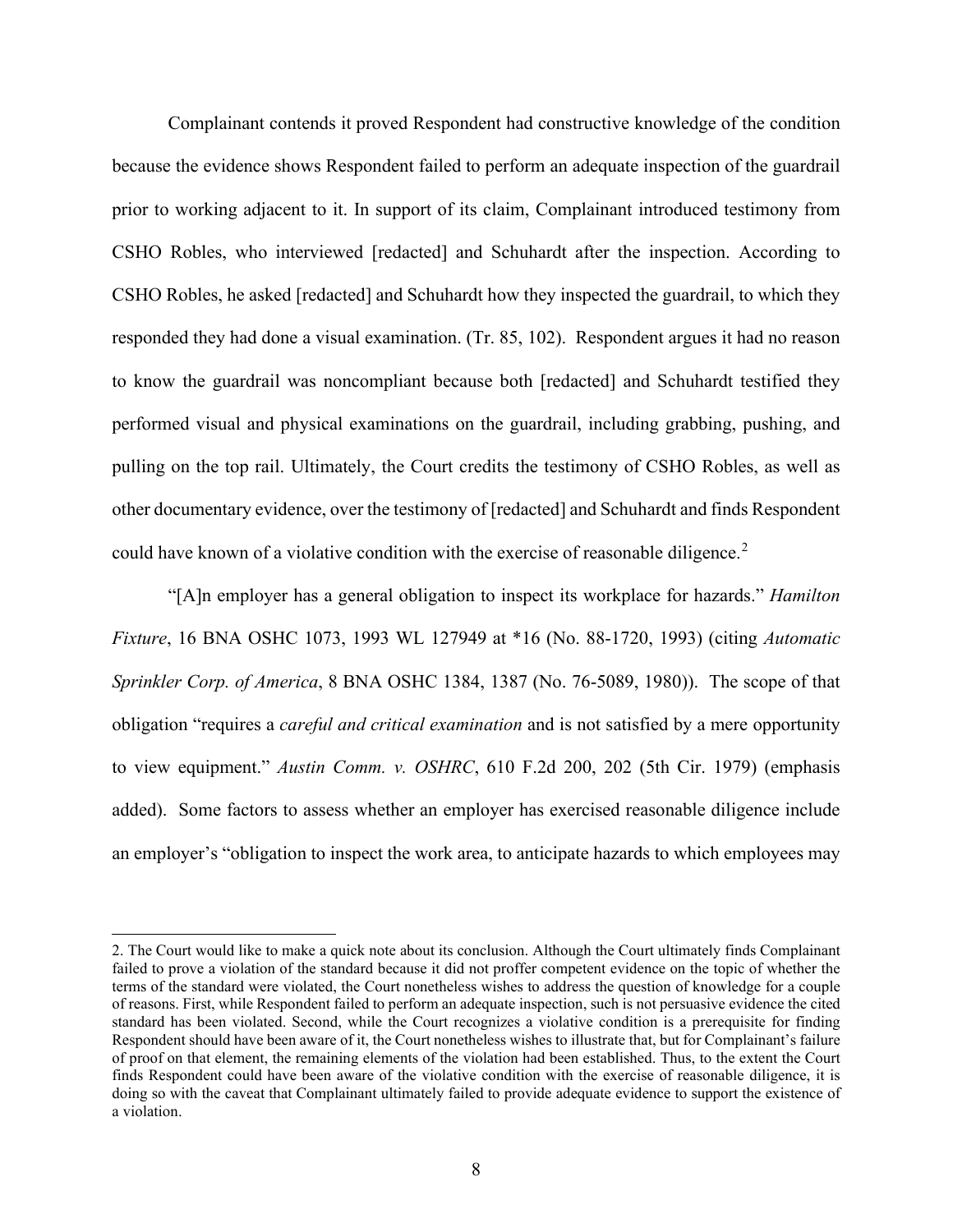be exposed, and to take measures to prevent the occurrence." *Frank Swidzinski Co.*, 9 BNA OSHC 1230, 1233 (No. 76-4627, 1981).

In order to decide whether Respondent complied with its obligation to perform a reasonably diligent examination of its workplace, the Court must determine whose version of the facts is more credible. As noted above, CSHO Robles testified neither [redacted] nor Schuhardt told him they performed anything more than a visual examination of the guardrail. At trial, however, [redacted] and Schuhardt stated they observed, grabbed, pushed, pulled, and shook the guardrail to ensure its stability. The Court finds the testimony of CSHO Robles more credible. In addition to having taken contemporaneous notes of his conversations with [redacted] and Schuhardt, CSHO Robles also acquired a disciplinary notice Respondent issued to Schuhardt for his "failure to check the one guardrail that was not installed properly (by others) and capable of withstanding required force." (Tr. 85, Ex. C-14). Although Respondent attempted to disclaim the validity of the disciplinary notice by arguing it was issued in haste and without all necessary facts, the Court finds this line of argument unconvincing. Determining whether Schuhardt or [redacted] conducted an adequate inspection of the guardrail is not a complicated investigation into the root cause of the accident, nor is the Court convinced that a decision rendered within a month or two after the fact is tainted by haste. (Tr. 166-67). It should also be noted Schuhardt admitted in court he did not perform a thorough inspection of the entire guardrail system, when he testified, "I don't remember messing with the midrail." (Tr. 148). This, in addition to the foregoing, cuts against Respondent's claim that [redacted] and Schuhardt performed the type of examination they claimed to have performed.

 Even with that resolved, the Court must nevertheless ascertain what a reasonable inspection looked like under the circumstances. The standard, as noted above, is whether Respondent could have known, with the exercise of reasonable diligence, of the violative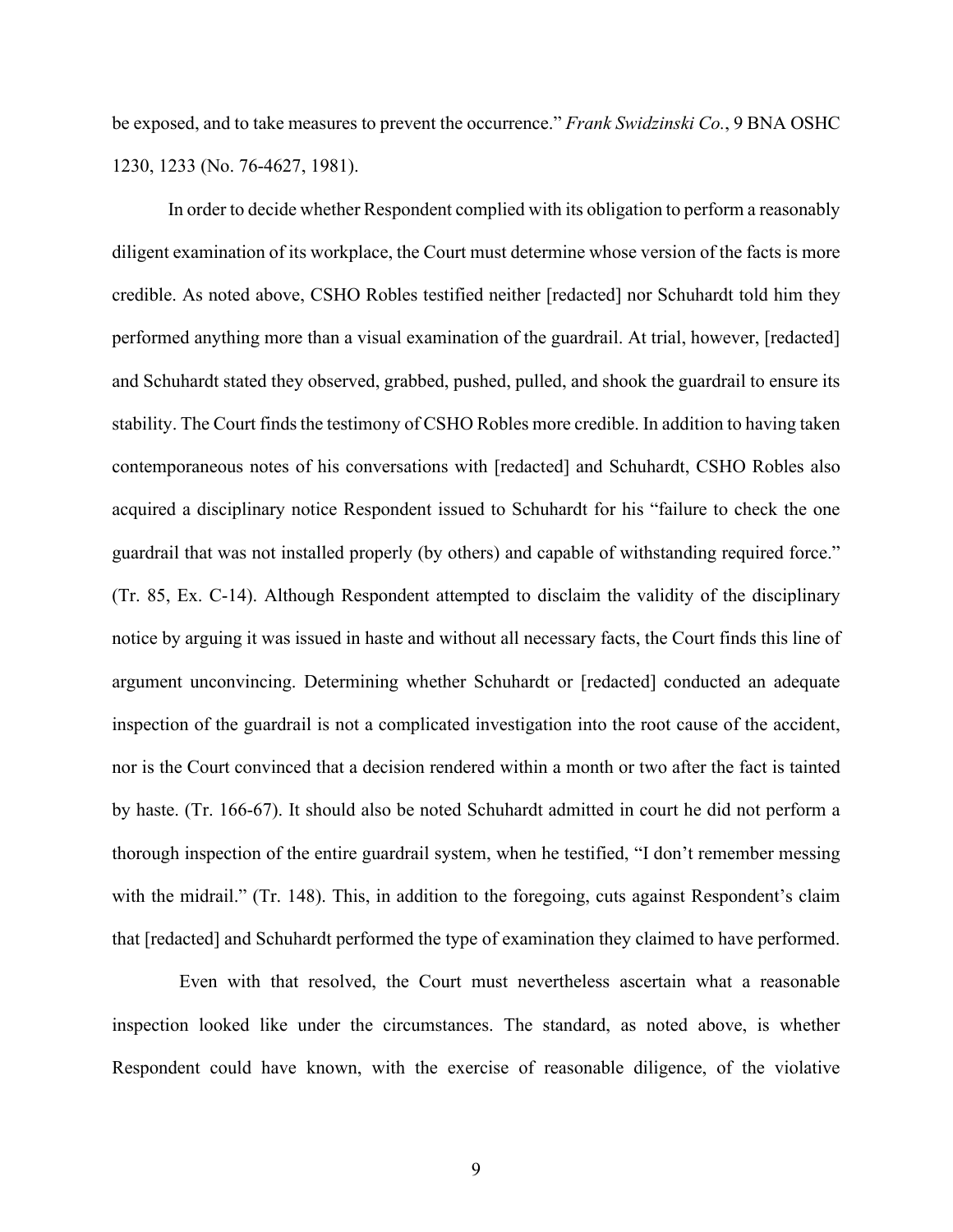condition. The Court finds the nature and location of the work warranted a more searching examination than even what Schuhardt and [redacted] claim to have performed. *See Austin Comm. v. OSHRC*, 610 F.2d at 202 (reasonable diligence requires a "careful and critical examination"); *Frank Swidzinski Co.*, 9 BNA OSHC at 1233 (factors include obligation to inspect, anticipating hazards, and preventative measures taken). [redacted] was working adjacent to the edge of the sundeck, which was 26 feet above the ground, and handing material over the edge to Schuhardt, who was working from an aerial lift. [redacted] was not only exposed to the hazard, but he did not utilize any additional form of fall protection, which means he relied solely on the guardrail to protect him from falling. Due to the location of the work, the potential gravity of injury, and the lack of any additional form of fall protection, Respondent had an obligation to ensure the guardrail would perform as required under § 1926.502(b), including whether it would support the minimum level of required force.

Even if the Court were to accept the testimony of [redacted] and Schuhardt that they performed a physical manipulation of the top rail to ensure its stability, the Court would nonetheless find the inspection was inadequate. There was simply no way for [redacted] or Schuhardt to ascertain whether the cable met the minimum force requirements by tugging and pulling on the wire rope guardrail, because there is no way to know whether the force they were applying was equivalent to 200 pounds. Regardless of whether Respondent had the appropriate tools to perform such an examination, the obligation existed nevertheless. As such, it was incumbent on Respondent to either get tools to perform a proper inspection or inquire with the contractor responsible for the guardrail's construction to ensure compliance with the standard.

Based on the foregoing, the Court finds Complainant proved Respondent could have known of the existence of the hazard had it exercised reasonable diligence.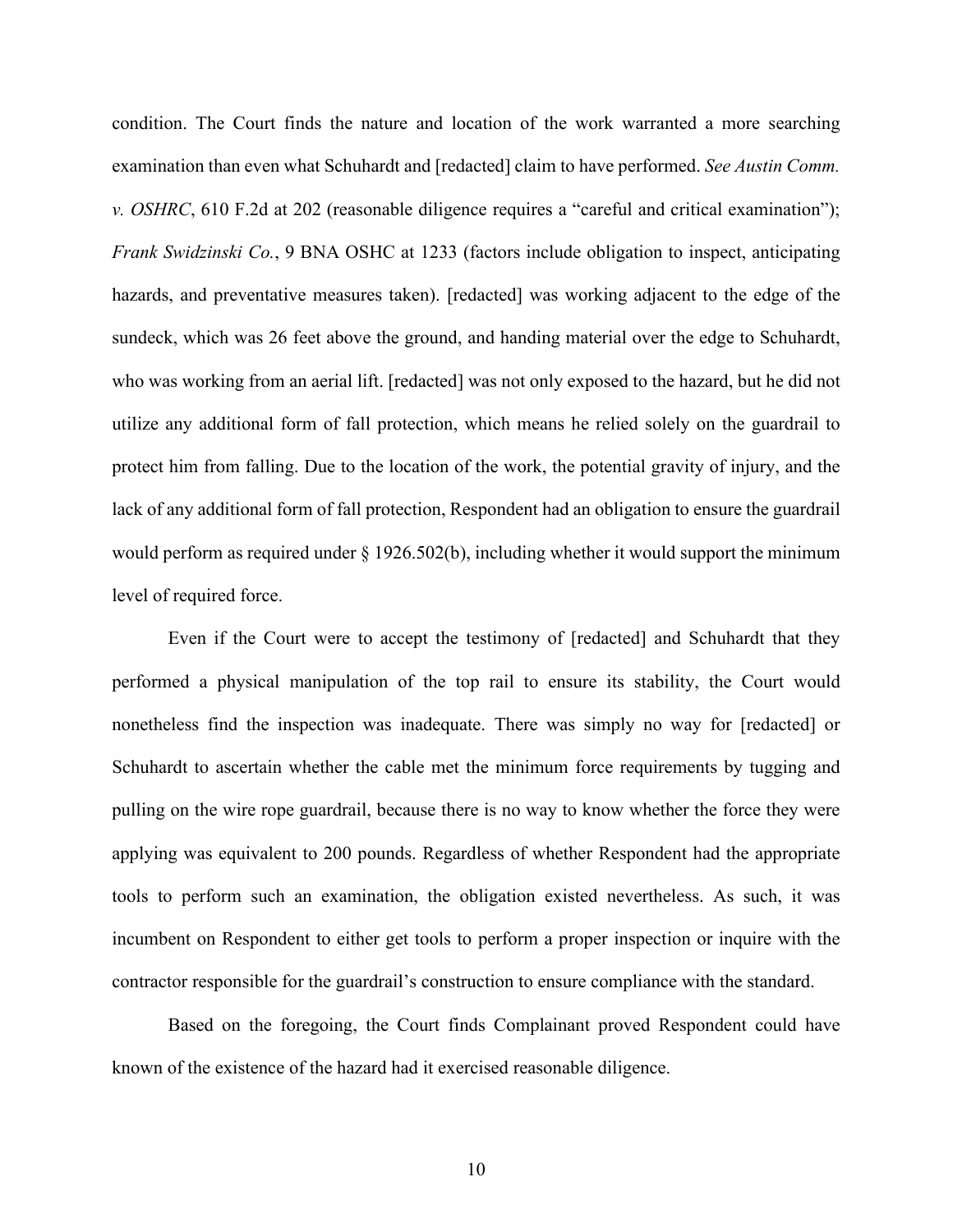### **3. Respondent's Employees Were Exposed to the Hazard**

This element is not in dispute, nor could it be. [redacted] was working next to the guardrail for a period of approximately two hours on the morning of the accident. (Tr. 134). [redacted] ultimately grabbed the guardrail to support himself as he stood up and fell over the edge. *See S & G Packaging Co., L.L.C.*, 19 BNA OSHC 1503 (No. 98-1107, 2001) (holding injuries establish actual exposure to the hazard). Accordingly, the Court finds [redacted] was exposed to the hazard.

### **4. Complainant Failed to Show Respondent Violated the Terms of the Standard**

More often than not, proof of whether the terms of the standard were violated is a perfunctory exercise. In this matter, however, it is the crux of the case. Complainant asks the Court to hold Respondent liable for violating 29 C.F.R. § 1926.502(b)(3) because: (1) Respondent failed to perform an adequate inspection of the guardrail, and (2) the guardrail collapsed. Respondent, on the other hand, argues Complainant failed to prove how much force [redacted] applied to the guardrail when he stood up and fell, which means Complainant cannot credibly assert the terms of the standard were violated.<sup>[3](#page-10-0)</sup> *See Resp't Br.* at 7-8. As noted earlier, the Court agrees with Respondent.

Ultimately, the question being asked is whether Respondent can be held liable for violating the standard without concrete evidence showing the terms of the standard were not met. Here is what the proffered evidence shows: the guardrail collapsed when [redacted] grabbed the mid-rail and fell through the top-rail, [redacted] weighed approximately  $200$  pounds<sup>[4](#page-10-1)</sup> at the time of the accident, the guardrail was recently reinstalled, and Respondent performed an inadequate

<span id="page-10-0"></span><sup>3.</sup> The remainder of Respondent's argument—that the amount of force [redacted] exerted on the rail was in excess of the regulatory minimum—is not based on credible evidence, but conjecture.

<span id="page-10-1"></span><sup>4. [</sup>redacted] testified that he weighed 200 to 210 pounds at the time of the incident. (Tr. 50).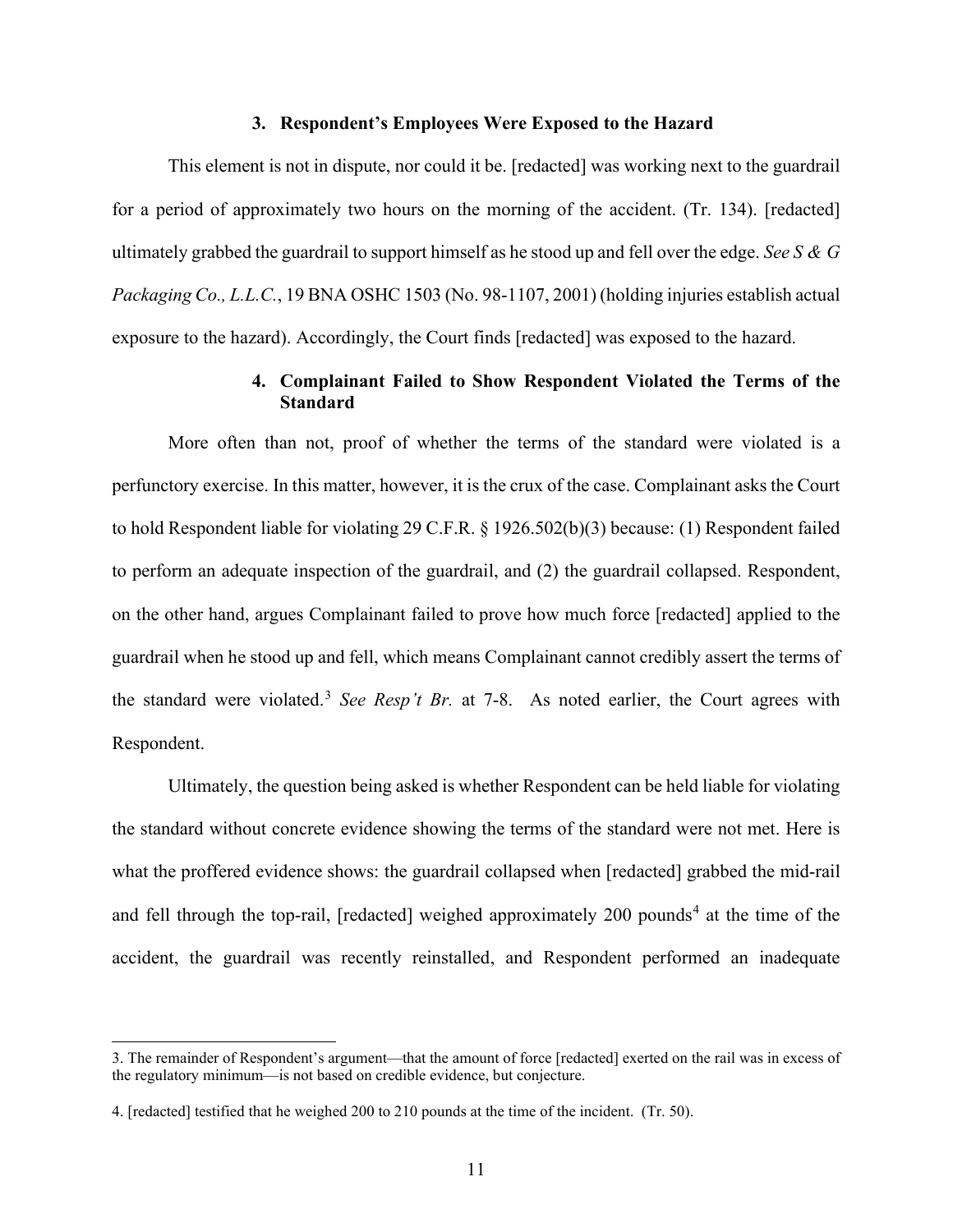inspection of the guardrail in light of the work it was performing. There is no evidence of the following: (1) the capacity of the guardrail at full strength, (2) the force imparted by a 200- to 210 pound man as he pushes down on the rail to stand up, and (3) the force imparted by a 200- to 210 pound man falling over into an adjacent rail. Based on the evidence, Complainant seeks to hold Respondent liable for the violation because the fall itself was sufficient to establish a violation, and because Respondent failed to perform an inspection capable of revealing whether the guardrail could withstand the minimum amount of force required by the standard. The Court shall address each argument in turn.

The fact that the guardrail collapsed is certainly some evidence of *a* violation, but it is not necessarily evidence of this violation, nor is it a sufficient basis to reach that conclusion. Even if we add to that evidence the fact that [redacted] weighs 200 to 210 pounds and used the guardrail in an expected manner, we still do not know how much force was applied because weight and force are not equivalent measures. *See, e.g.*, *Gutknecht Constr.*, 1996 WL 460161 at \*4 (No. 95- 0956, 1996). Attempting to show such evidence is sufficient to establish a violation, Complainant cites to *Gutknecht Construction* and *Bianchi Trison Corp.* Neither case, however, stands for the proposition urged by Complainant.

In *Gutknecht Construction*, the employer was cited for a violation of 29 C.F.R. § 1926.501(b)(1). During the course of the workday prior to the accident, a supervisor identified an open elevator shaft. *Id.* at \*2. His subordinate placed a four-foot by eight-foot sheet of particle board over the opening and promised to guard it properly the next morning but never did. *Id.* The following day, another employee dismantling scaffold dropped a piece of scaffolding, which fell towards the employee who set up the particle board. *Id.* As the scaffold fell, the employee below ran towards the elevator shaft and crashed through the particle board and fell down the elevator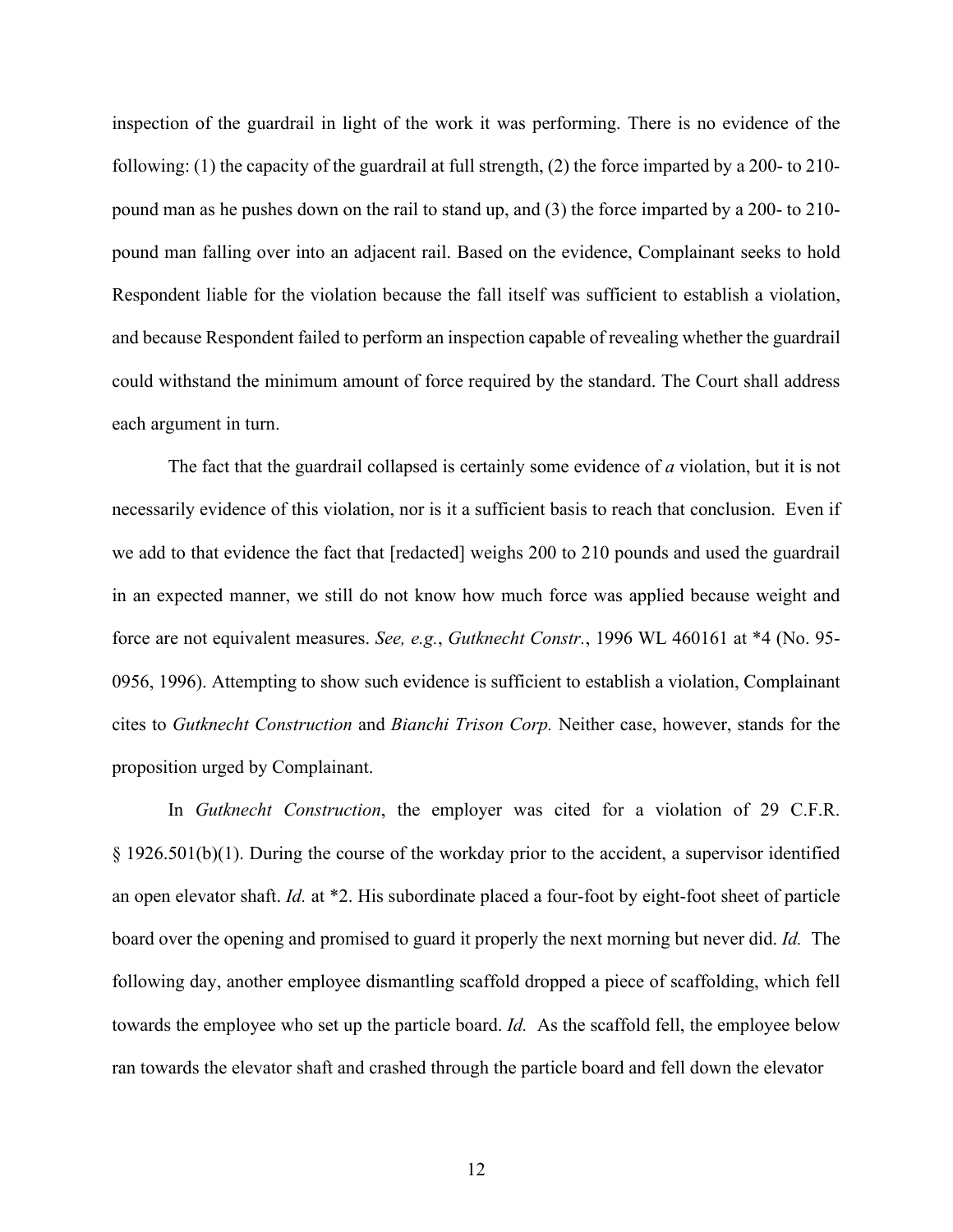shaft to the ground 40 feet below. *Id.* Presented with these facts, the ALJ determined the employer violated 1926.501(b)(1).

In *Gutknecht*, the Secretary argued the guardrail could not be an adequate guardrail system because it failed in its primary purpose: to "prevent employees from falling to lower levels." *See id.* (citing 29 C.F.R. § 1926.500(b). Thus, Complainant argued Respondent had violated 1926.501(b)(1). The ALJ thought Complainant's interpretation was too restrictive as a general proposition but determined it was appropriate in the context of the case before him: "However, in this instance, the fact that the worker's impact on the particleboard broke it argues strongly in support of the Secretary's position. Clearly, the standard is intended to preclude this sort of event. The failure of the particleboard "guardrail" constitutes evidence that it did not comply with § 1926.502(b)(3)." *Id.* at \*3. Ultimately, the ALJ concluded the failure of the particle board to comply with the criteria under 1926.502(b), and the fact that it failed to protect an individual from the specific hazard it was intended to prevent, was sufficient to establish a violation of  $§$  1926.501(b)(1).

There are four reasons why the Court is unconvinced by the foregoing. First, it is not a precedential decision of the Commission. This Court may use the decisions of other ALJs as persuasive precedent, but it is not bound to follow those decisions.<sup>[5](#page-12-0)</sup> Second, the ALJ was not attempting to answer whether § 1926.502(b)(3) was violated but was instead focused on the principal fall protection standard, § 1926.501(b)(1). In that respect, any and all failures under § 1926.502(b), which contain the criteria for installing an adequate guardrail, would be sufficient to establish a violation under § 1926.501(b)(1). The *Gutknecht* decision states the failure of the

<span id="page-12-0"></span><sup>5.</sup> This is particularly so in the case of the ALJ's decision in *Gutknecht*, which was set aside by the Commission after the parties submitted a settlement agreement that disposed of the case. *See Gutknecht*, 1997 WL 411317 (No. 95- 0956).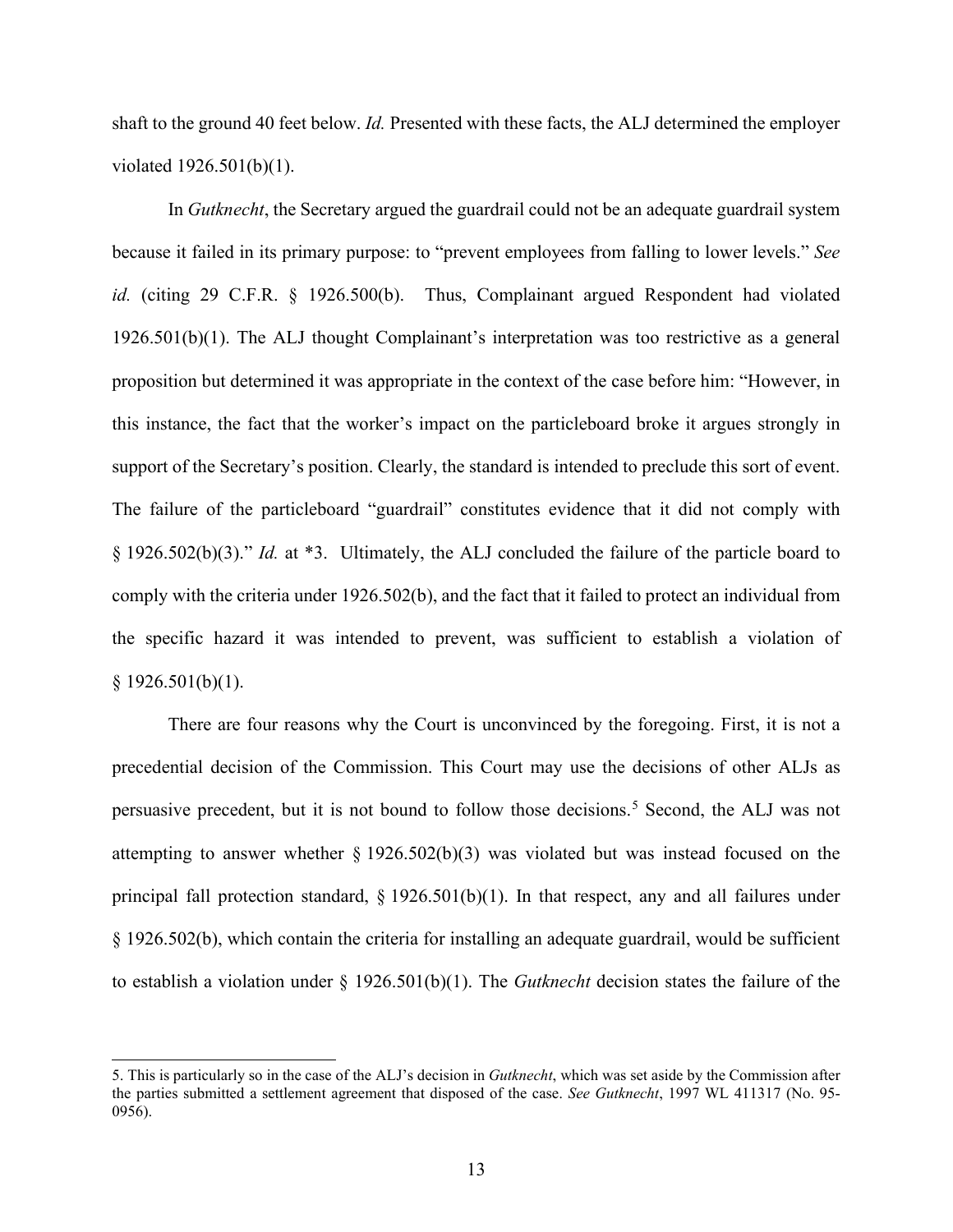particle board guardrail "constitutes evidence [employer] did not comply with § 1926.502(b)(3)." *Id.* This conclusion seems to conflate the evidence necessary to show whether a guardrail was designed to prevent employees from falling to lower levels with the evidence required to illustrate compliance with the specific requirements of (b)(3). Further, while someone falling through the railing was "some evidence" of a violation, the presence of "some evidence" does not mean it is sufficient to prove noncompliance with a specific set of requirements. Third, the Court is concerned about how the *Gutknecht* decision allocates the respective burdens of proof with respect to whether the guardrail was compliant. The employer pointed out the Secretary failed to perform any tests illustrating the particle board was insufficient to meet the terms of § 1926.502(b)(3) and performed tests of its own—using a 200-pound employee—to illustrate the board was, in fact, sufficient. The ALJ determined the employer performed unscientific tests that equated weight with force and "did not constitute credible evidence of compliance with § 1926.502(b)(3)." *Gutknecht*, 1996 WL 460161 at \*4. While this Court more or less agrees with that conclusion, the manner in which it is stated implies a higher burden on the employer to prove compliance with § 1926.502(b)(3) than what was required of the Secretary in its attempt to establish noncompliance. While this Court agrees the evidence presented by the employer in *Gutknecht* was not sufficient or persuasive to establish compliance with  $\S 1926.502(b)(3)$ , the Court finds it was no less persuasive or competent than the evidence introduced by the Secretary. Finally, this Court is not confronted with a slapdash, band-aid fix like a piece of particle board resting over an opening to an elevator shaft, which violates any number of the criteria for guardrails under § 1926.502(b), but is instead concerned with the quality of the evidence used to support finding a violation of a specific, individual requirement.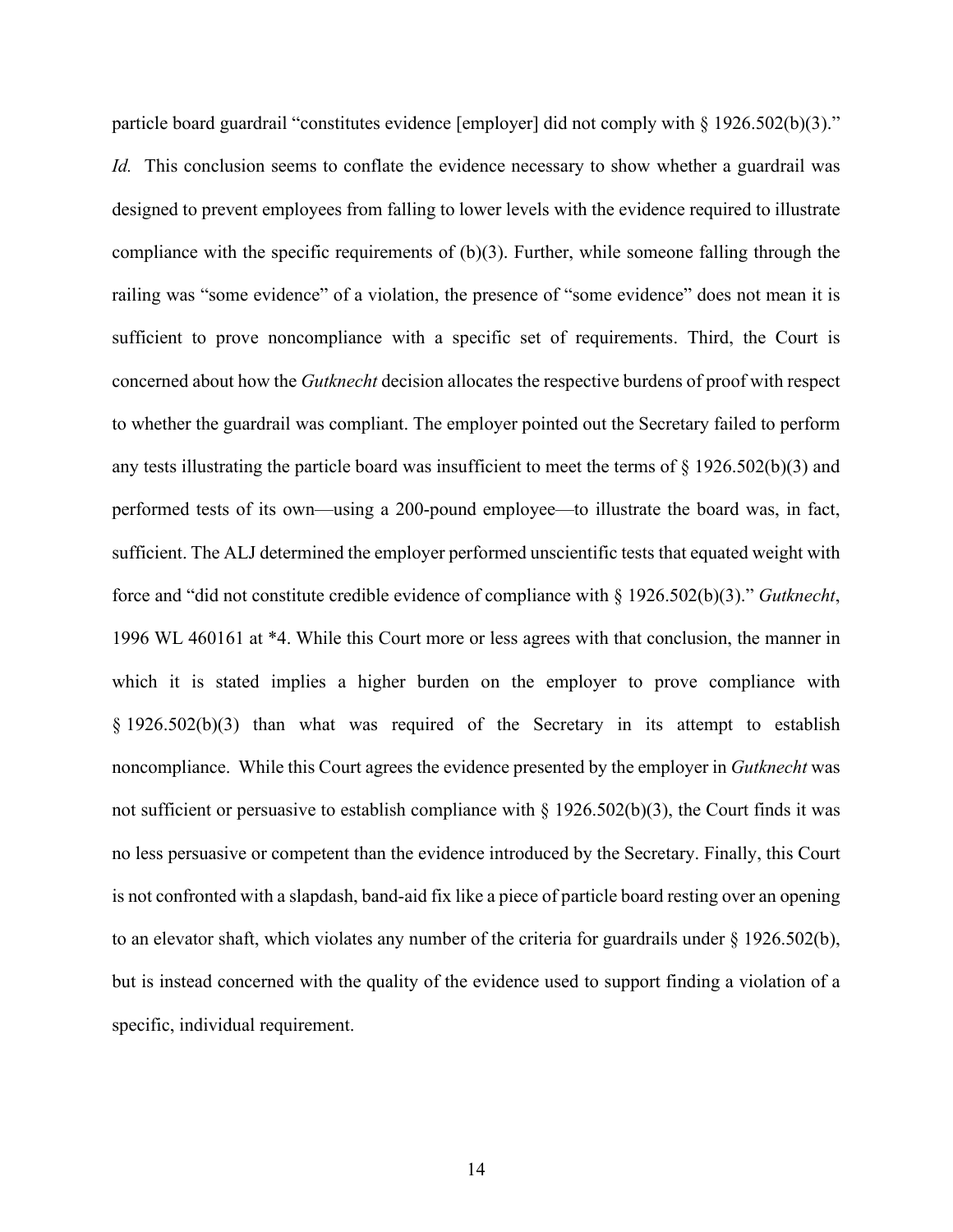In *Bianchi-Trison Corp.*, also an ALJ decision, the court was presented with mounds of evidence the guardrails in question were not sufficient to withstand even hand-pressure. *See Bianchi-Trison Corp.*, 20 BNA OSHC 1801 (No. 01-1367 et al., 2004) (ALJ), *aff'd on other grounds*, 409 F.3d 196. The various guardrails were (1) made of split wood and nails, not secured to the floor, and could be moved a foot in either direction by hand; (2) made of caution tape wrapped around rebar and concrete blocks; and (3) garbage cans with sticks and caution tape. In each case, the 'guardrail' used was patently insufficient to support weight of any kind, considering it was either made from caution tape or could be moved with little to no force exerted on it. *Id.* While no evidence was presented on the specific capacity of the individual guardrails, there was ample evidence to support a reasonable inference the guardrails in question fell woefully short of the requirement imposed by  $\S$  1926.502(b)(3).

As regards the inspection, which the Court addressed earlier, the question about whether Respondent should have known about a hazardous condition is uncomplicated. Respondent's crew was working adjacent to a fall hazard 26 feet above the ground. Although there was existing protection, it was incumbent upon Respondent to ensure it was adequate. The question Complainant's argument invites is whether Respondent's failure to perform an adequate inspection is evidence that supports a finding the guardrail did not comply with  $\S 1926.502(b)(3)$ .

If the behavior targeted by Complainant is Respondent's failure to conduct an adequate inspection of the guardrail, then the standard cited is not the route to hold Respondent liable. Although Respondent's failure to conduct an adequate inspection suffices to prove knowledge, it is not persuasive evidence Respondent failed to comply with the standard. If Complainant's position is taken to its logical conclusion, Complainant could presumably cite any of the § 1926.502(b) requirements if an employer failed to perform a proper inspection. The Court, of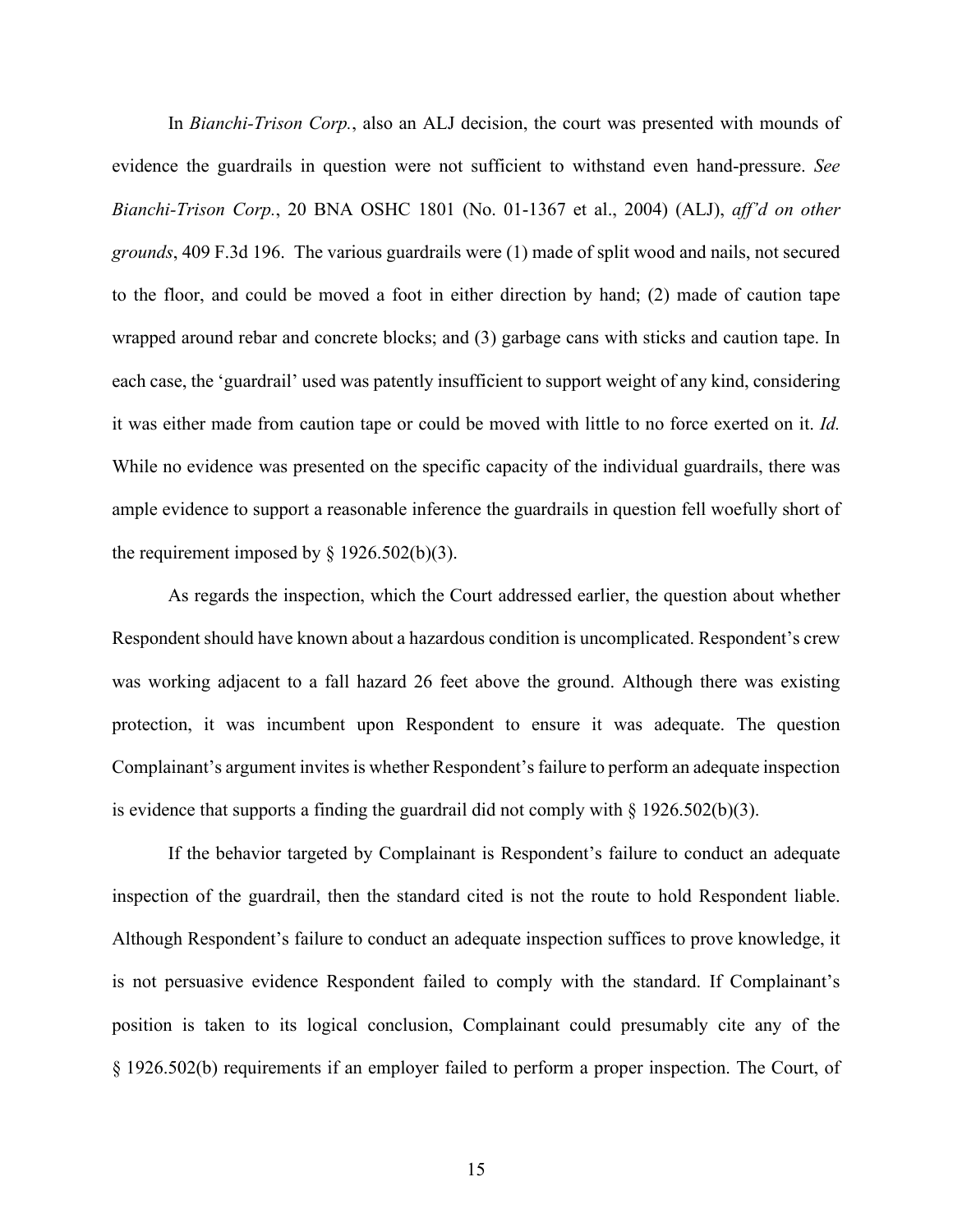course, understands a piece of evidence is not monolithic and can be used in support of multiple propositions either individually or in combination with other evidence. However, in this case, whether Respondent performed an adequate inspection only addresses whether Respondent could have known whether the violative condition existed not whether the condition, in fact, existed. Irrespective of whether Respondent knew or should have known it, the guardrail either was or was not capable of withstanding the force of 200 pounds applied within two inches. The failure to perform an adequate inspection does not make that more or less true.

While this is clearly the type of accident the standard is designed to prevent, the Court refuses the invitation to conclude the guardrail was noncompliant simply because it collapsed and Respondent failed to be reasonably diligent in its inspection. The requirements of the standard are simple and the path to proving a violation of that standard is equally so. Complainant failed to provide the Court with competent evidence that, at the time of the accident, the guardrail was incapable of withstanding the level of force specified in 1926.502(b)(3) or that the force [redacted] applied to the rail was incapable of superseding the minimum capacity. Instead, Complainant asks the Court to premise its conclusion on a large stack of inferences and non-precedential case law that does not support the proposition for which Complainant cites it. Absent evidence regarding the capacity of the railing or the force applied by [redacted], the Court finds Complainant failed to meet its burden to prove the terms of the cited standard were violated.

### **VI. Conclusion**

This case highlights the importance of Complainant's burden of proof and the distinction between Complainant failing to prove a violation and whether a violation, in fact, existed. The Court was not presented with adequate evidence to find the terms of the standard were violated. Indeed, it seemed even Complainant recognized its folly when it attempted to "prove" the terms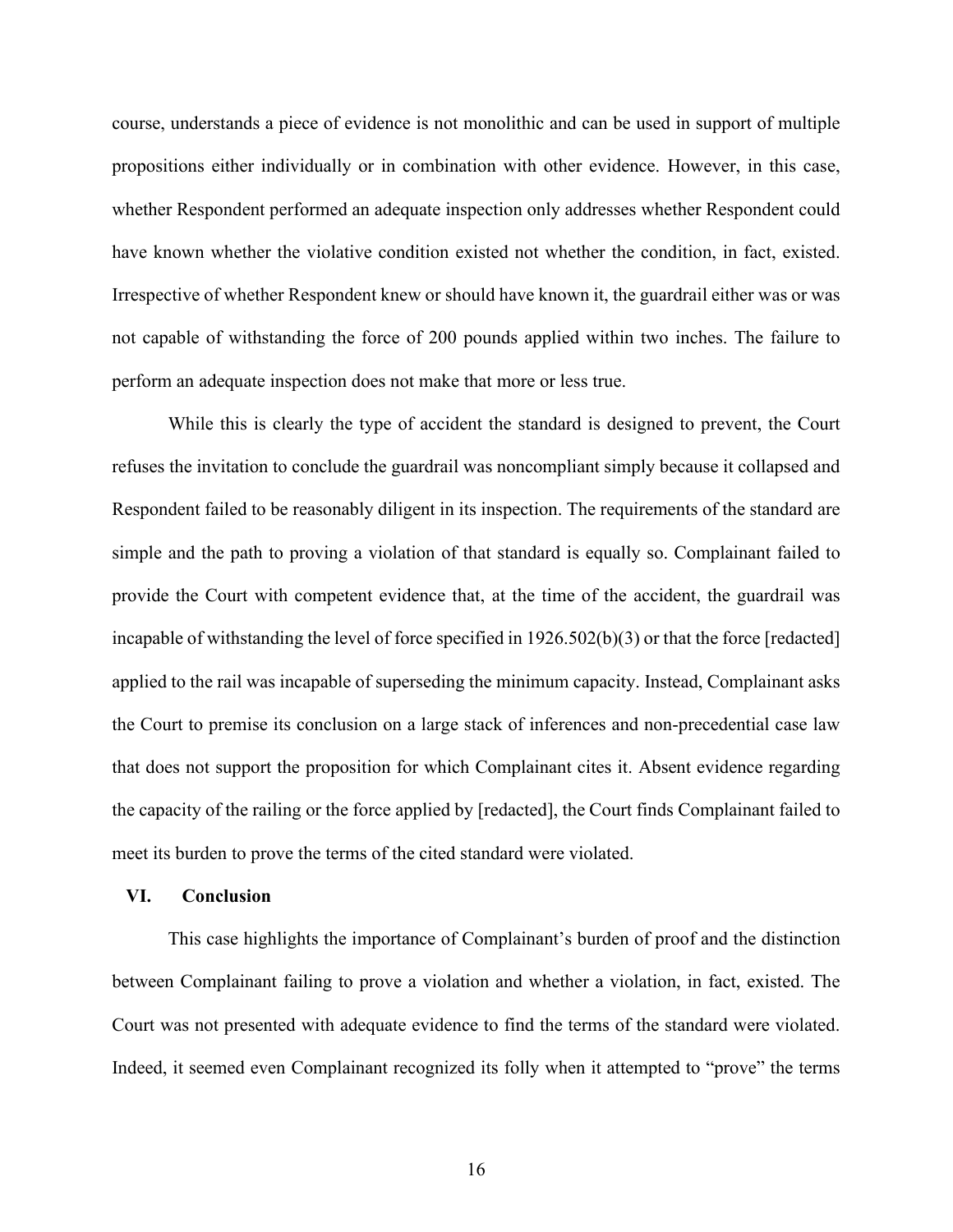of the standard were violated by relying on comments in the Federal Register describing 200 pounds of force as "enormous" to illustrate why [redacted] did not impose that amount of force on the rail. *See Compl't Br.* at 17 (citing Safety Standards for Fall Protection in the Construction Industry, 59 Fed. Reg. 40672, 40698 (August 9, 1994)). Without some illustration of what "enormous" means, the Court cannot simply infer [redacted]'s actions failed to qualify. Instead, Complainant could have simply showed the amount of force applied to the mid-rail by [redacted] in the act of standing up (or, in the case of the top-rail, the amount of force applied to it from him falling into it) would not have exceeded the minimum force requirement of the standard. Further, while Respondent may not have performed an adequate inspection of the guardrail, this evidence merely shows Respondent could have known of the hazardous condition. Proof of Respondent's ability to know of a hazardous condition, however, should not be equated with proof the rail was not compliant with  $(b)(3)$ .

Ultimately, the proof required to establish a violation is commensurate with the level of specificity inherent to the standard. In this case, the cited standard indicates a guardrail must be capable of supporting a minimum level of force, which is 200 pounds. Nobody testified, nor was anyone capable of testifying, the amount of force applied by [redacted] was sufficient to overcome a compliant guardrail. Considering what happened when [redacted] leaned on the mid-rail, it is probable the rail was incapable of meeting the minimum capacity requirements. But, not knowing whether the guardrail was compliant and having an accident occur, are not sufficient bases upon which to conclude the specific terms of the standard were violated. Unlike the other cases cited by Complainant, there were no objective and patently obvious reasons to indicate this guardrail was incapable of supporting the requisite force. Either the guardrail could hold the required force, or it could not. Proof of its inability to do so did not require observing the accident itself, but merely